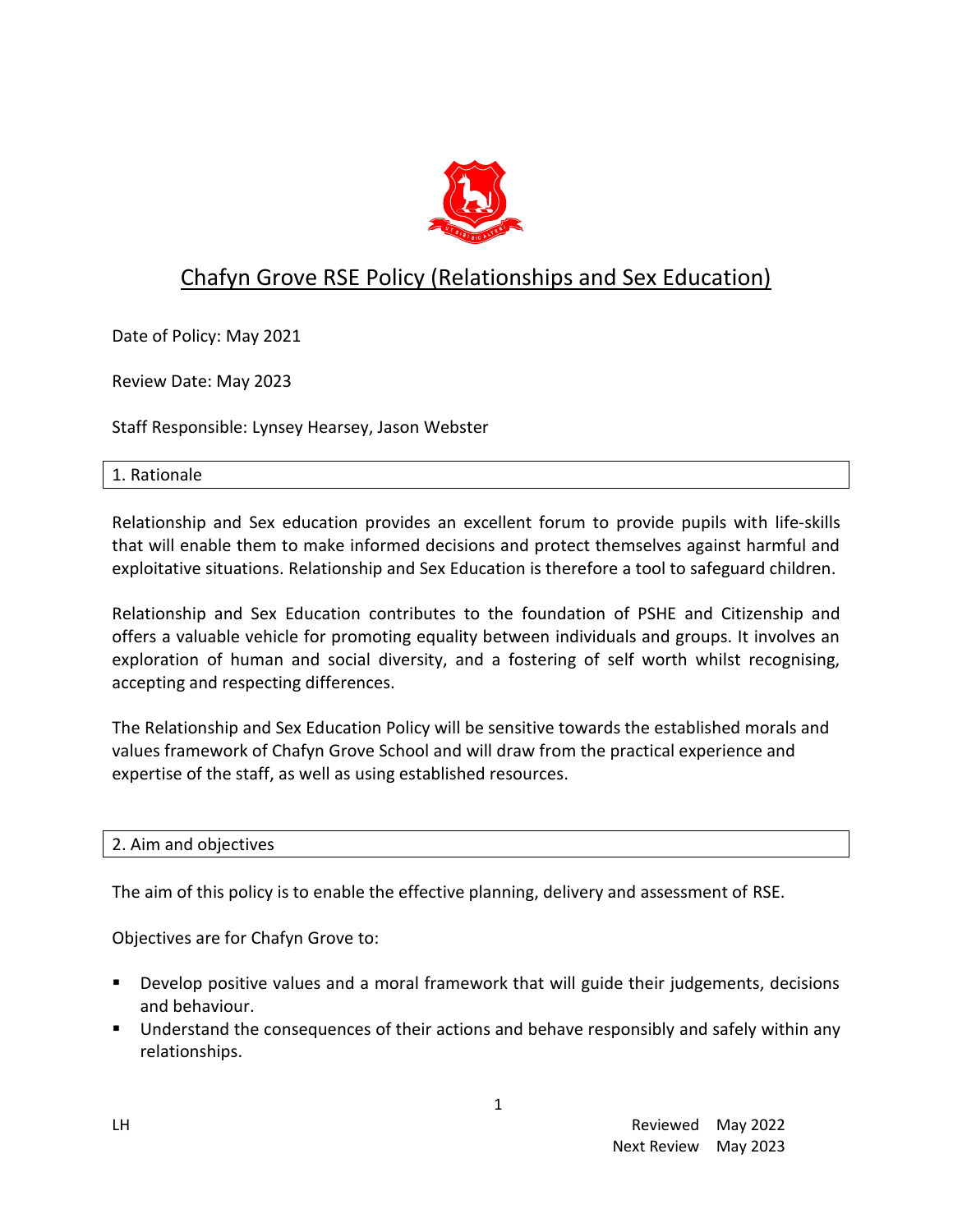- Have the confidence and self-esteem to value themselves and others and respect for individual conscience and the skills to judge the kind of relationships they want.
- Communicate effectively.
- Be aware of sexuality and understand differences in human sexuality (e.g. heterosexual, lesbian, gay, bisexual, transsexual and trans-gender) (KS2).
- Understand the arguments for delaying sexual activity and the reasons for having protected sex (Y7 & 8).
- Have sufficient information and skills to protect themselves offline and online and be aware of the implication of sexting and online grooming (KS2).
- Have sufficient information and skills to protect themselves from unwanted conceptions and sexually transmitted infections, including HIV (Y8 only).
- Avoid being exploited or exploiting others and being pressured into unwanted or unprotected sex (Y8 only).
- Advise on access to confidential advice and support with RSE (KS2).
- Know how the law applies to sexual relationships (Y7 & 8).
- Understand what consent means and factors that influence one's ability to consent (KS2).

For Teaching staff at Chafyn Grove to be confident:

- In planning, delivering and assessing RSE
- In answering parents' questions and dealing with sensitive issues

# 4. Equal Opportunities Statement

The school is committed to the provision of RSE to all of its pupils and the differing needs of boys and girls. Our programme aims to respond to the diversity of children's cultures, faiths and family backgrounds. All staff are expected to give every pupil the chance to experience, participate and achieve the understanding of RSE. Equal time and provision will be allocated for all groups but there may be occasions where children with special educational needs (SEN) are given extra support.

Chafyn Grove believes that RSE should meet the needs of all pupils regardless of their developing sexuality and be able to deal honestly and sensitively with sexual orientation, answer appropriate questions and offer support.

The planning and organising of teaching strategies will be consistently reviewed e.g. through lesson observations to ensure that no pupil is disadvantaged. Teachers will ensure that materials and teaching do not conflict with religious or cultural principles.

5. Delivery of RSE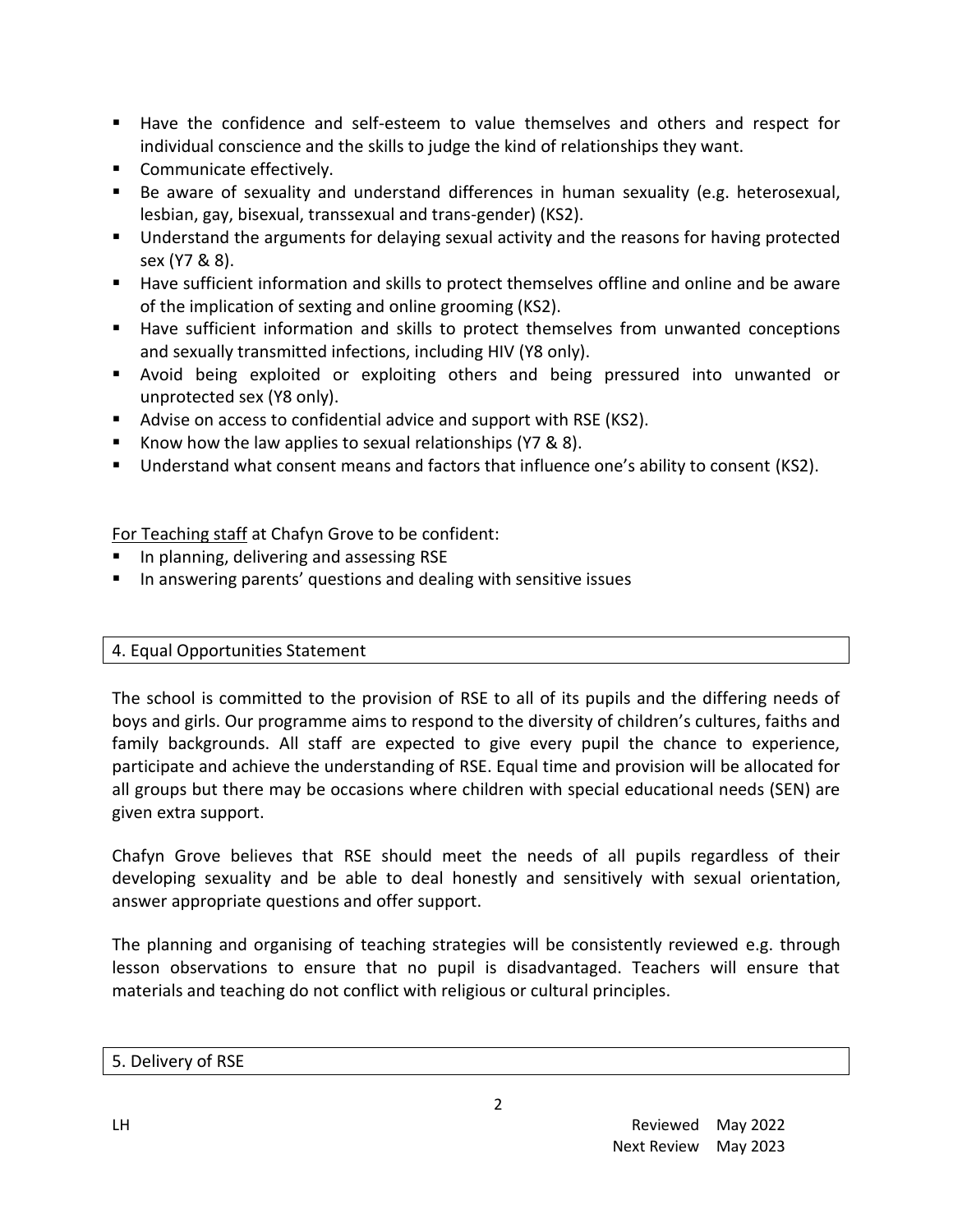Organisation of RSE and who delivers RSE.

RSE will be delivered to children in Y3 and above within the PSHE curriculum in classes. In the main, this subject is delivered by a specialist (with occasional support from the tutor and the Health Team). In Y2 and below, RSE is taught within the PSHEE curriculum by the form tutor, with PSHE specialist guidance.

RSE is not delivered in isolation but firmly embedded in other curriculum areas including TPR, Science and Personal, Social, Health Education (PSHE).

The RSE specialist will access courses and INSET opportunities to assist other staff involved in the delivery of RSE.

RSE is delivered:

- In mixed gender groups other than when it is deemed more appropriate for topics to be covered in single sex groups.
- During some tutor time activities with an emphasis on being safe, raising self-esteem, self awareness and community values.
- By external agencies helping us to deliver RSE in our school, particularly at Y8.
- Visitors are invited to the school because of a particular expertise or contribution they are able to make;
- All visitors are familiar with and understand the school's confidentiality and safeguarding policy and will work within it
- All input to RSE lessons is part of a planned programme and negotiated and agreed with staff in advance.
- All visitors are supervised/supported by a member of staff at all times.
- The input of visitors is monitored and evaluated by staff and pupils. This evaluation informs future planning.
- See Appendix 2 for more detail about what is taught within KS1 (Reception Y2), KS2 (Y3-6) and at the start of KS3 (Y7 & 8).

# **Resources:**

The materials used reflect consultation with Wiltshire specialists and senior staff. The age and cultural backgrounds of the pupils are regarded in relation to resources used. The range of material used is available to parents/carers and informative books are available to children in the library and from the RSE teacher.

Some online resources used include: NSPCC (consent and appropriate touching) <https://www.nspcc.org.uk/>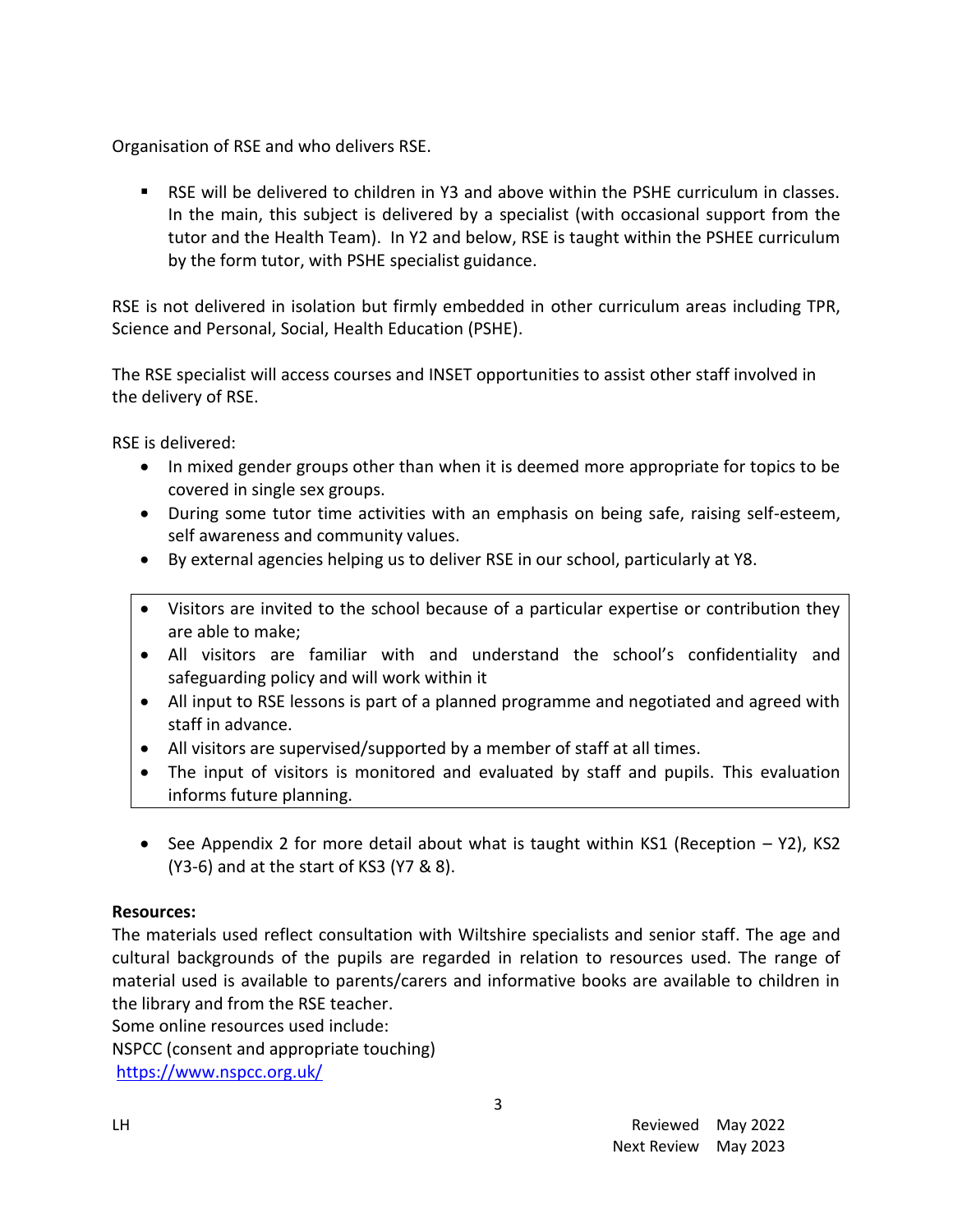Primary Stars: Beliefs, families, identity, diversity

<https://plprimarystars.com/resources/diversity>

Medway RSE resources [https://www.pshe-association.org.uk/case-study/improving-pshe-and](https://www.pshe-association.org.uk/case-study/improving-pshe-and-sre-medway-schools)[sre-medway-schools](https://www.pshe-association.org.uk/case-study/improving-pshe-and-sre-medway-schools)

Rise Above<https://riseabove.org.uk/>

Every Mind Matters<https://www.nhs.uk/every-mind-matters/>

ThinkUknow <https://www.thinkuknow.co.uk/>

The PSHE Association<https://www.pshe-association.org.uk/>

# 6. Assessment & Evaluation of Learning and Teaching

Assessment of RSE delivered outside the curriculum is conducted through the monitoring and observation of pupils' learning with reference to the following:

- Knowledge and understanding gained.
- Skills learnt and developed.
- Attitudes and values explored.
- Responses offered by pupils.

Various methods for assessment include:

- Peer assessment
- Self assessment

Teachers delivering RSE should constantly evaluate their lessons to inform future planning.

# 7. Specific Issues within RSE

# **Confidentiality and Child Protection (Appendix 1)**

There can be specific issues surrounding confidentiality and Child Protection when discussing topics within RSE such as

- Reassuring pupils that their best interests will be maintained
- Encouraging pupils to talk to their parents/carers and give them support to do so
- Ensuring that pupils know that teachers cannot offer unconditional confidentiality
- Reassuring pupils if confidentiality has to be broken, they will be informed first and then supported appropriately

4

- Following child protection procedures if there is any possibility of abuse
- Signposting pupils to support services.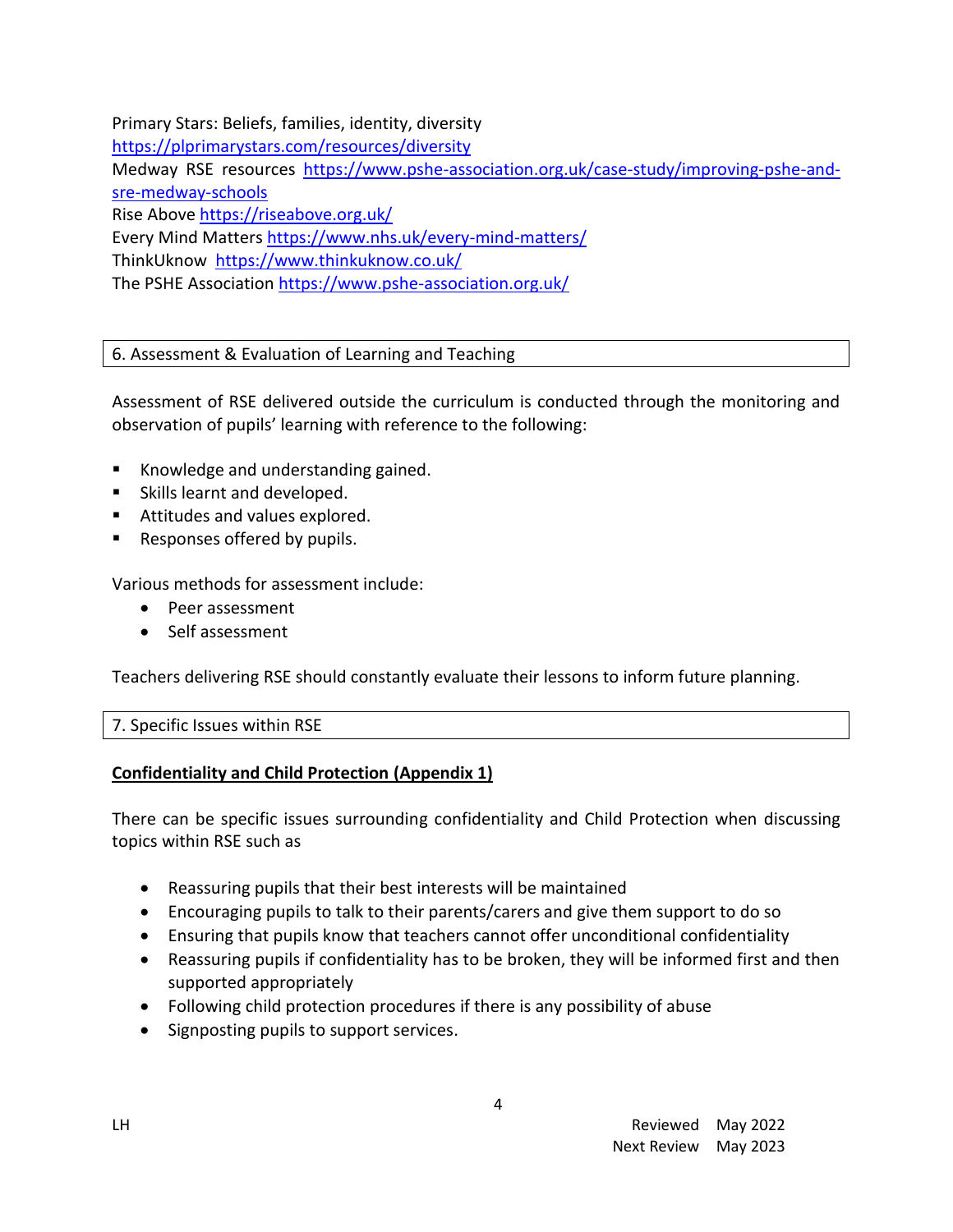With respect to child abuse and protection procedures, staff will follow the school's safeguarding policy.

- Amanda Maxwell is the Safeguarding Officer and would immediately be informed of any safeguarding concerns from SRE staff. This is in line with the Chafyn Grove Safeguarding policy and procedures.
	- Staff are also referred to:

HM Government's document on 'What to do if you're worried a child is being abused': <https://www.education.gov.uk/publications/eOrderingDownload/6840-DfES-IFChildAbuse.pdf>

- DfE's 2021 document on 'Keeping children safe in education'- statutory guidance for schools and colleges [https://www.gov.uk/government/uploads/system/uploads/attachment\\_data/file/300309/K](https://www.gov.uk/government/uploads/system/uploads/attachment_data/file/300309/KCSIE_gdnce_FINAL.pdf) [CSIE\\_gdnce\\_FINAL.pdf](https://www.gov.uk/government/uploads/system/uploads/attachment_data/file/300309/KCSIE_gdnce_FINAL.pdf)

# **Partnership with Parents:**

Chafyn Grove views parents as partners in the delivery of RSE.

Parents will be informed about the relationship and sex education programme when they join Chafyn Grove. Information will also be sent at the start of each academic year within the year group information booklet. Specific resources will be shared if necessary and the head of PSHEE (Lynsey Hearsey) will liaise with parents when needed using directed letters for each year group.

Chafyn Grove encourages parents to voice any concerns about RSE with the form tutor and/or the Head of PSHEE (Lynsey Hearsey) in the first instance. Parents wishing for further support with talking to their child about RSE issues should contact the Headmaster. This policy will be available on the school website for parents.

# Other useful websites for parents are:

Sex Education Forum's views and experiences of parents in relation to the relationships and sex education (RSE) of their children – both at home and at school. [https://www.sexeducationforum.org.uk/sites/default/files/field/attachment/SRE%20and%20pa](https://www.sexeducationforum.org.uk/sites/default/files/field/attachment/SRE%20and%20parents%20-%20evidence%20-%202011.pdf) [rents%20-%20evidence%20-%202011.pdf](https://www.sexeducationforum.org.uk/sites/default/files/field/attachment/SRE%20and%20parents%20-%20evidence%20-%202011.pdf)

The PSHE Association's resources for parents: <https://www.pshe-association.org.uk/pshe-education-guide-parents>

# Child Withdrawal Procedure

Relationship and Sex Education is to be taught in all year groups. If a parent/ guardian feels it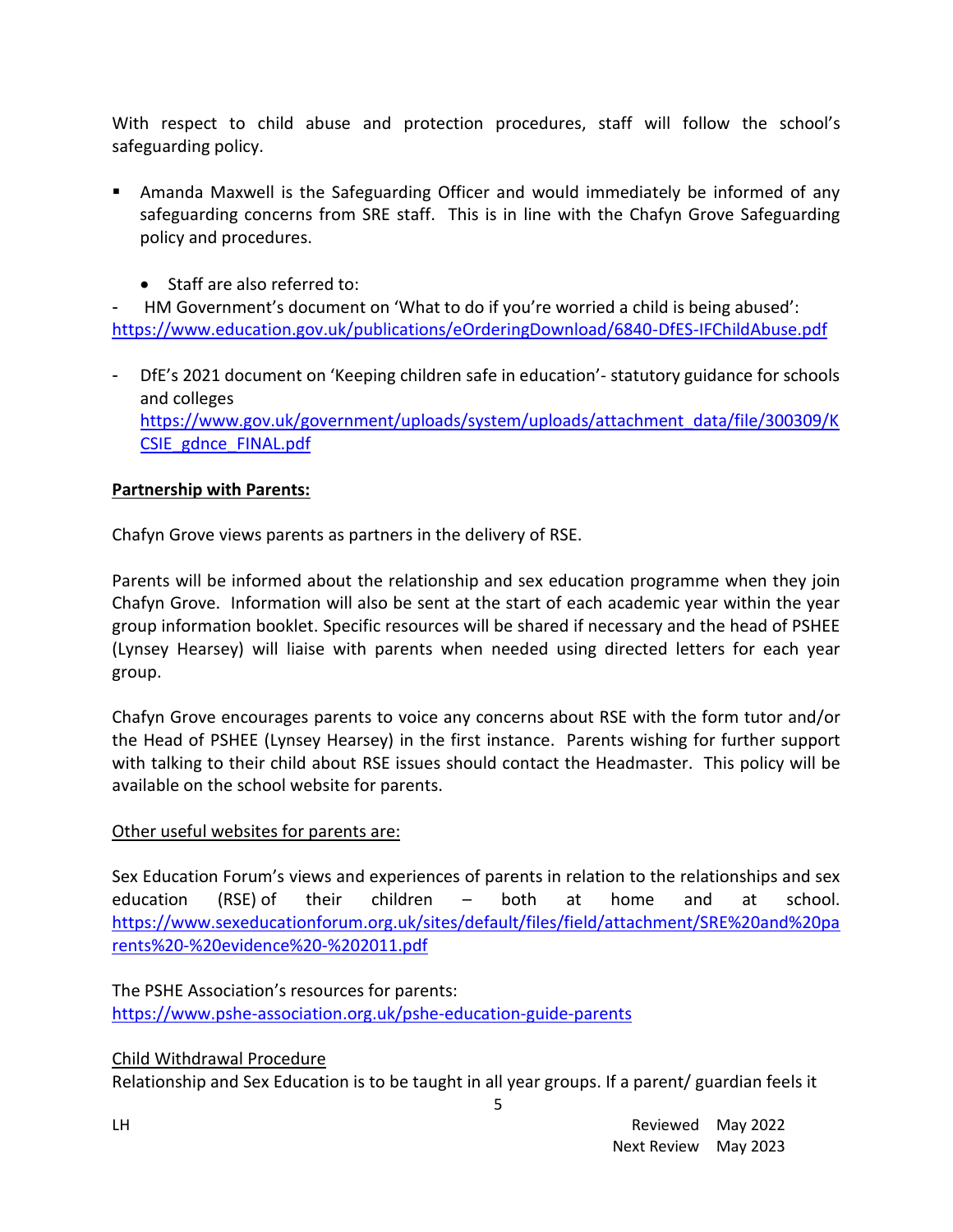necessary to withdraw their child, they should arrange to come to school and discuss their concerns with the Headmaster or Head of PSHEE (Lynsey Hearsey).

In the event of a child being withdrawn from a lesson, that child must stay in school and will be assigned to another class until that specific lesson is over.

In the unlikely event that the concern cannot be dealt with, the Governors and then the Local Authority will be contacted.

Staff are aware that views around RSE related issues are varied. However, while personal views are respected, all RSE issues are taught without bias. Topics are presented using a variety of views and beliefs so that pupils are able to form their own, informed opinions but also respect others that may have a different opinion.

Both formal and informal RSE questions arising from pupils are answered according to the age and maturity of the pupil(s) concerned. Questions do not have to be answered directly, and can be addressed individually later. The school believes that individual teachers must use their skill and discretion in this area and refer to the DSL (Designated Safeguarding Lead), Amanda Maxwell, if they are concerned.

The following are protocols for discussion based on lessons with pupils ('Ground Rules')

- No one (teacher or pupil) will have to answer a personal question
- No one will be forced to take part in a discussion
- Only correct/agreed names for body parts will be used
- Meanings of words will be explained in a sensible and factual way
- The use of a question box may help to lessen embarrassment of asking questions
- Teachers may use their discretion in responding to questions and may say (for example):
	- The appropriate person to answer that question is the parent
	- The question can be discussed one to one after class
	- The topic will be covered at a later stage in their RSE

Preparation for puberty:

Discussions about puberty begin in Y4 with age appropriate information and discussions taking place, including the naming of parts of the body and changes that happen through puberty. The head of PSHEE, in consultation with form tutors/head of year, may change the timings and content depending on the specific needs of individual/groups of children.

Support for boys & girls:

■ The school will consider teaching some topics within RSE in single sex groups for example; practicalities of menstruation in school.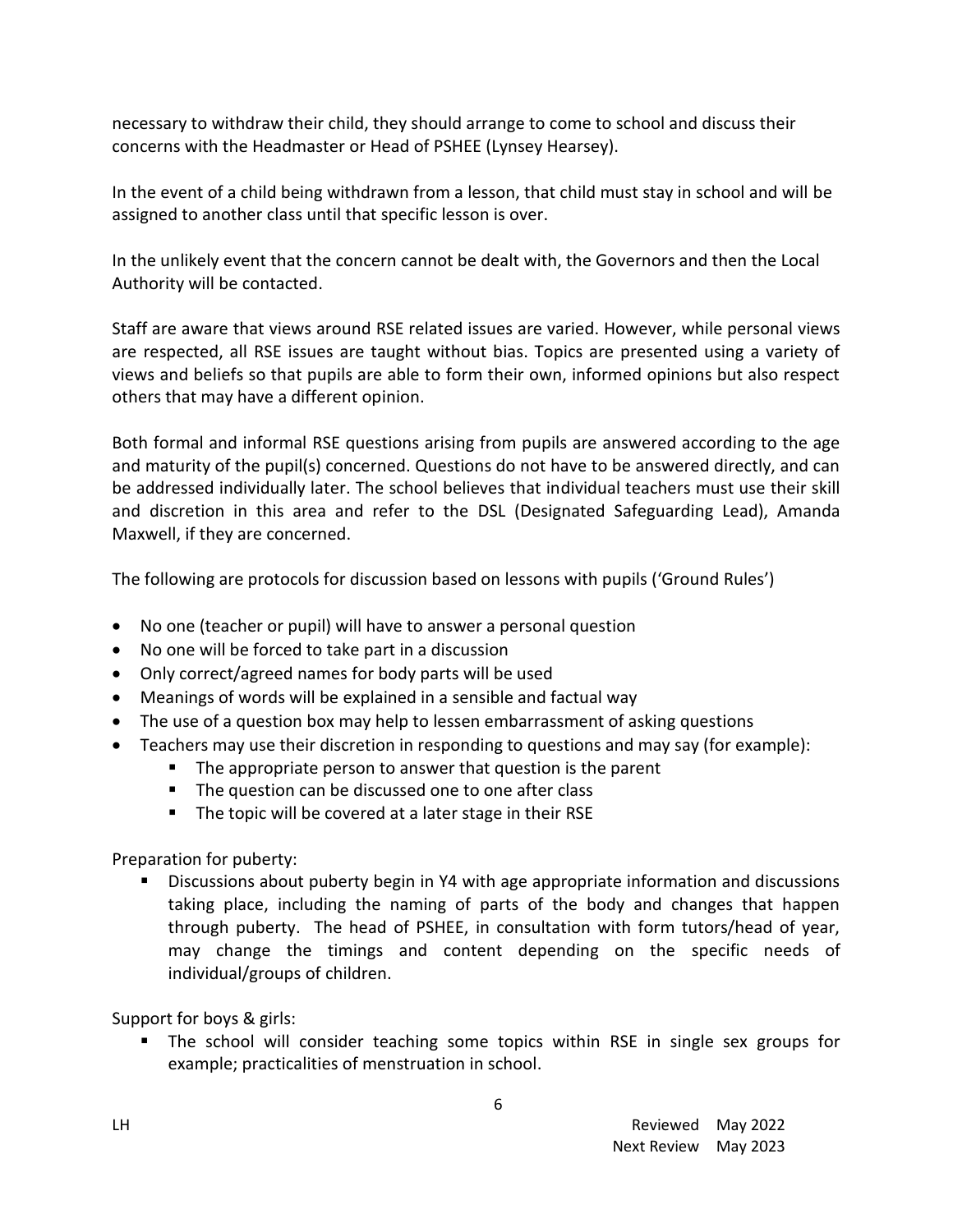# SEN

- The needs of children with special educational needs, physical disabilities and learning difficulties are met through appropriate methods of teaching and in consultation with The Link.
- Small group work, one to one support and using differentiated materials are all examples of how pupils with SEN may be supported.

At the heart of effective, age appropriate RSE is the teaching about healthy relationships, boundaries, inappropriate behaviour and touch consent, and risk minimisation, so that young people leave school resilient to factors that lead to unhealthy relationships and situations. As RSE lessons are delivered by the Head of PSHEE, sensitive issues arising in the curriculum will be discussed by tutors and heads of year to ensure that we can provide the right level and support within that topic. Sensitive topics will be identified by the Head of PSHEE, shared with tutors and head of year, and discussed before delivery.

# Dealing with inappropriate sexual behaviour.

Inappropriate sexual behaviour can include:

- Inappropriate touching/ sexual bullying
- Sexting i.e. sharing of inappropriate images
- Cyberbullying

Any inappropriate sexual behaviour is dealt with using the school's behaviour policy. Issues surrounding this sort of behaviour would usually include the DSL, the Pastoral Deputy Head and the Headmaster.

The curriculum, especially in SRE lessons, raises pupils' awareness about inappropriate sexual behaviour using appropriate resources, outside agencies (where appropriate) and a carefully designed curriculum. The Head of PSHEE stays up to date with training, and any other teachers or tutors who are involved in the delivery are advised on ways to raise their awareness about inappropriate sexual behaviour and how to deal with it.

# Dissemination

The Head of PSHEE/RSE will:

- Disseminate a copy of the RSE policy to all staff member and governors.
- Parents will be sent a link to the website where a copy of the policy is available to download.

7

■ Provide regular training to staff on the policy content.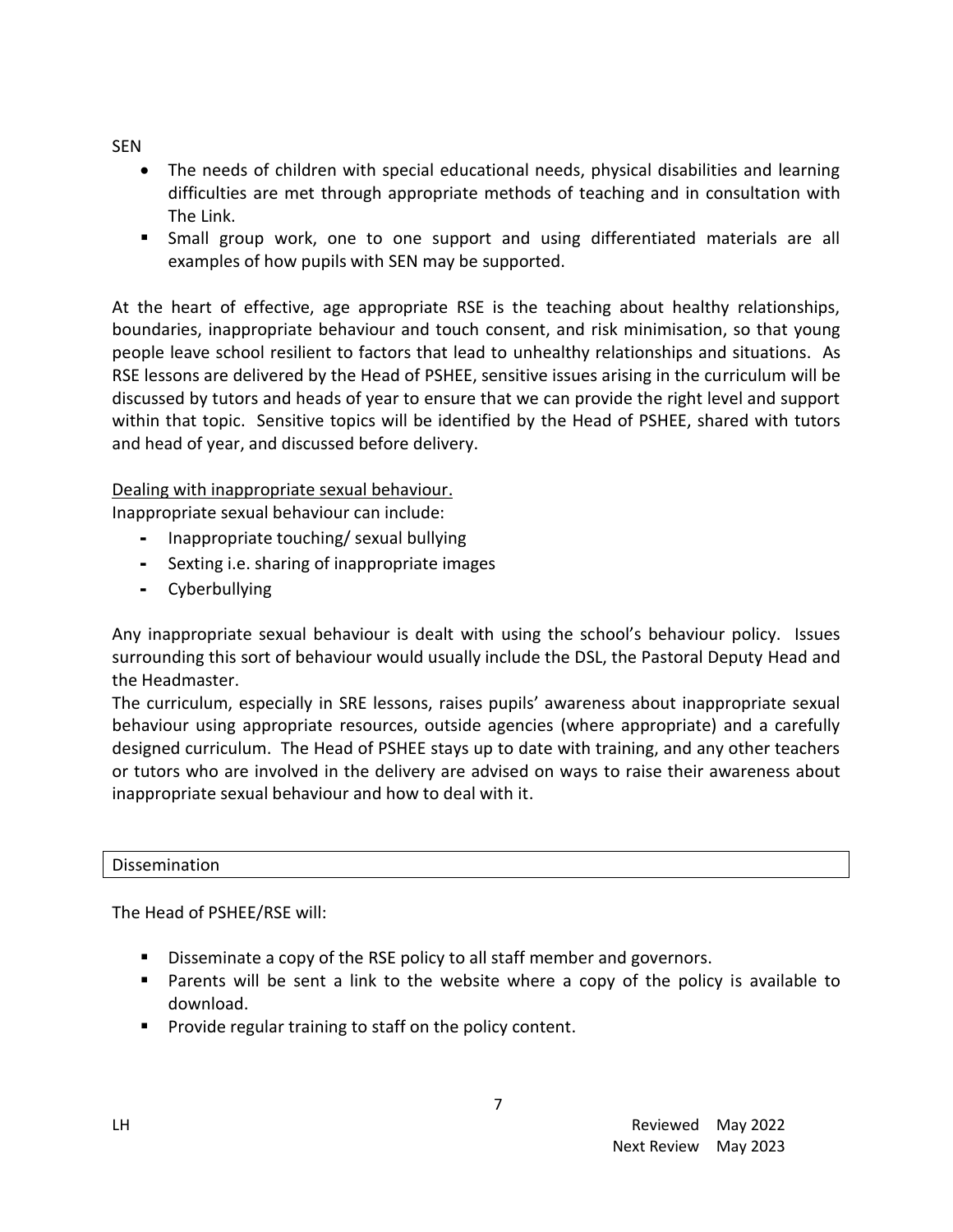The PSHE/RSE co-ordinator will facilitate the gathering of policy feedback from parents, staff and pupils.

### **APPENDIX 1:**

#### CONFIDENTIALITY

#### **What is Confidentiality and why is it Important?**

The way in which the issue of confidentiality is handled within a school will be seen by staff, pupils and parents as an indicator of respect for and value given to the needs and wishes of each individual.

Confidentiality can mean very different things to different people, for example:

- For Teachers and Health Professionals it can be a legal or professional issue
- For Young People it can be about trust and respect

Teachers and Health Professionals may be mainly concerned about disclosure of abusive or illegal situations; pupils may be more concerned about information that is private to them, which they are worried about sharing (Brook, 2001).

#### **Where can confidentiality in schools become an issue?**

PSHE Education Relationship and Sex Education One to one discussions with pupils Disclosures by pupils School advice and support services Visiting health professionals Policy development

Therefore it is vital that everyone working within a school is clear about the boundaries of their legal and professional roles and responsibilities so that they can all work together to ensure the best interests of the pupils.

**Fear over lack of confidentiality remains one of the biggest deterrents to young people seeking help**. Children and young people want to be able to speak in confidence about their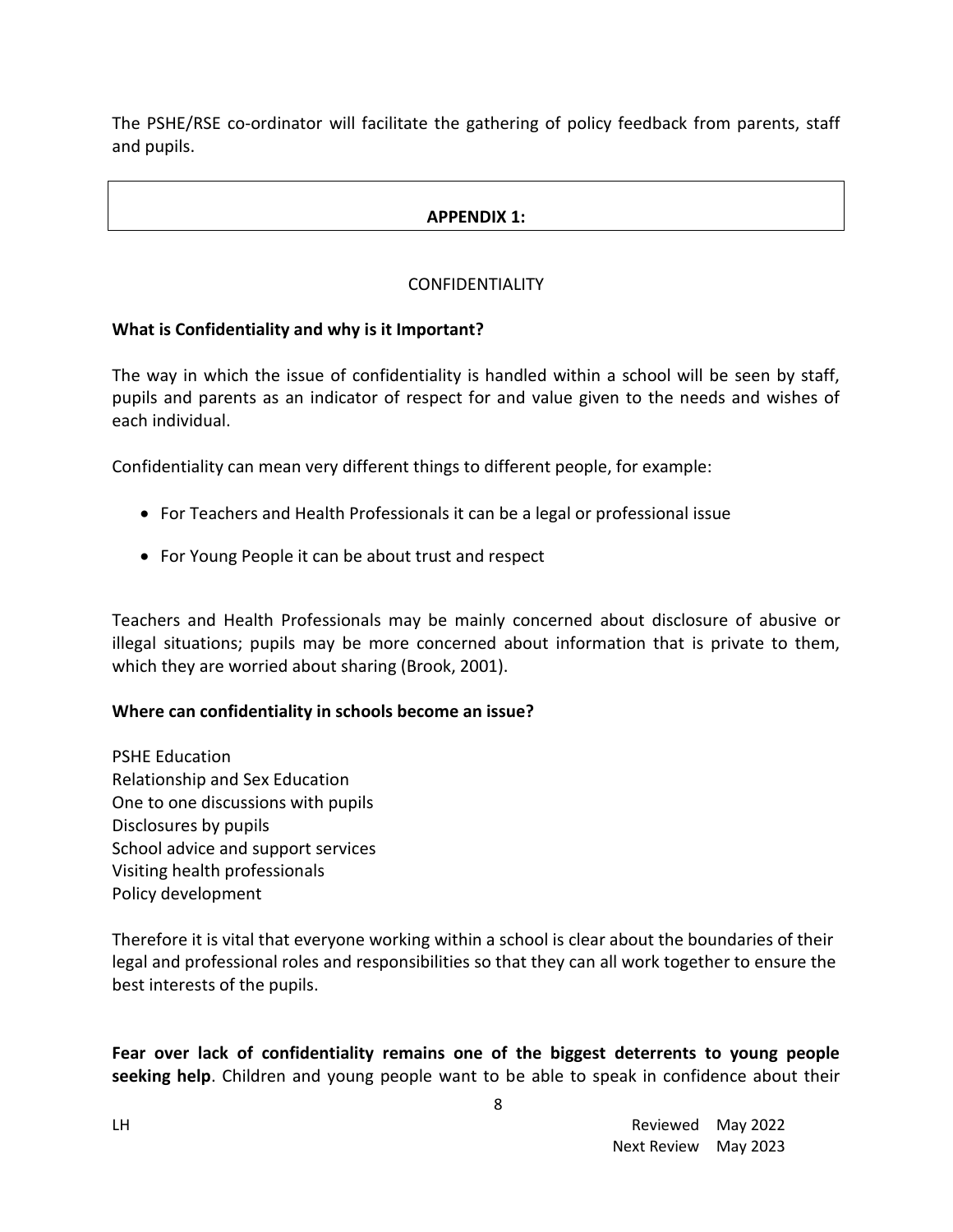anxieties and troubles. This is borne out by research where 40% of young respondents said that it is important that the person that they speak to about their worries will keep their word not to tell anyone. They also want to be listened to (66%), believed (49%), and feel that the other person would know how to sort things out (44%) (NSPCC, 2004). Children often tell a friend first about any problems they are experiencing, including abuse, but often their friends do not know how to help them.

Of course, where child protection concerns are an issue, then no professional is able to offer absolute confidentiality. However there are many situations a pupil may find themselves in where child protection is not a concern and this is exactly why pupils need to know that when they have a problem or something they want to discuss in confidence there are people they can go to who they can trust. They also need the skills and confidence to identify situations where they need advice or help and to be able to access it (Brook, 2001).

So, who needs to be concerned about confidentiality?

# **Pupils:**

Pupils at Chafyn need to know who they can go to for help, who they can trust and that, within the boundaries defined by the safeguarding policies, their confidences will be respected.

#### **Parents:**

Parents need to know that the school will always have the best interests of the children as their priority, that it will help children to involve parents as much as possible, and that it will respect the parenting relationship and the culture and beliefs of families.

# **Teachers and other school staff:**

Teachers and other staff need to be clear about the boundaries of their legal and professional responsibilities to pupils. This will allow them to maintain an ethos of confidentiality and mutual respect in the school and classroom. This is especially critical nowadays as schools take on new roles within schools health and relationship and sex education programmes.

#### **Governors:**

Governors need to be seen to work in a way that protects the confidentiality of pupils and staff and reinforces respect for privacy throughout the school. They also need to be able to address the issue of confidentiality when developing policies such as the schools RSE policy.

#### **Health Education:**

Health professionals will need to know when to apply their professional obligation of confidentiality and when they are bound by school policy.

(Brook, 2001)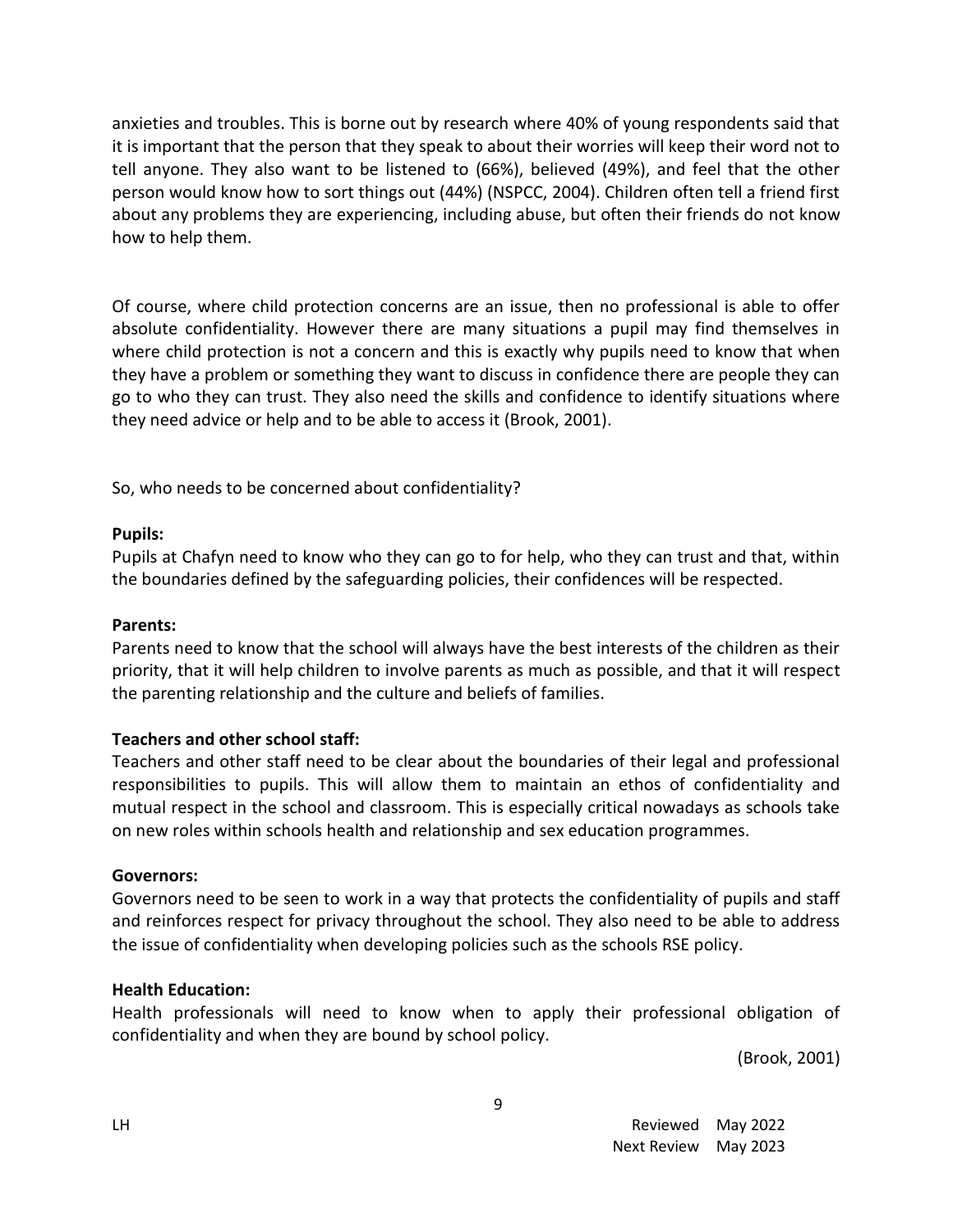# **References:**

Confidentiality in Schools' by Sheila White (Brook, 2001) NSPCC, Someone to turn to, 2009